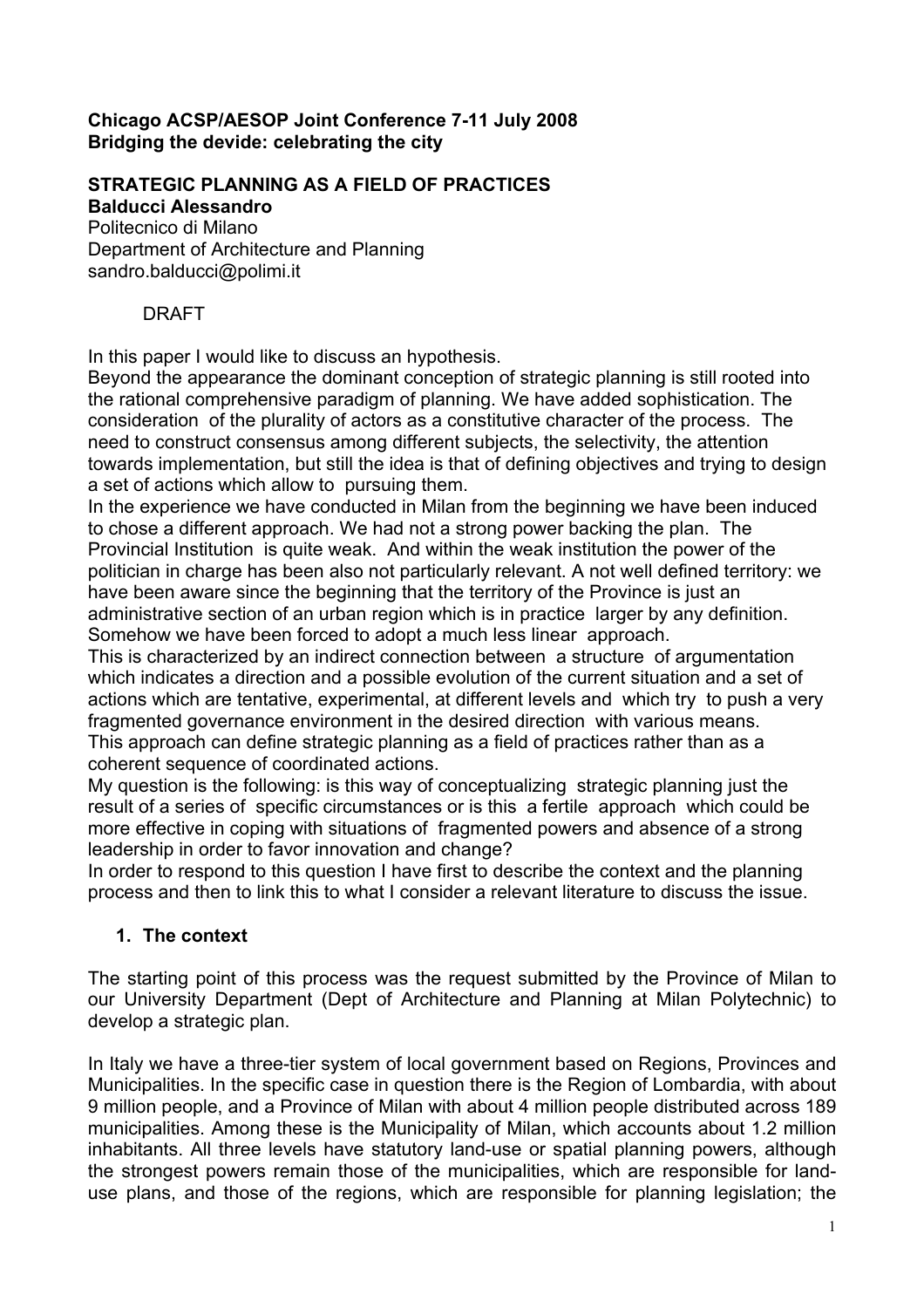provinces, which are in charge of the Territorial Coordination Provincial Plans, are a rather weak link in the chain of land-use planning.

The new provincial government elected in June 2004 put forward the idea of developing a Strategic plan as an important point in its electoral programme. Accordingly, a specific political head of function "Assessore al Piano strategico" (Daniela Gasparini) was nominated by the President to take responsibility for the strategic plan.

The provincial government is formed by 15 "assessori", each with different functions and heading different sectoral competences, with Territorial Planning, Mobility, Economic Development, Environment the most relevant in our perspective. The establishment of specific and separate responsibility for the strategic plan is a sign of political commitment and will. The strategic plan was intended to be something different from the statutory territorial plan.

It is important to reflect on the reasons for this choice. Strategic planning in Italy does not have formal recognition (Fedeli and Gastaldi, 2004). No planning law at the national or regional level defines or includes strategic plans among the planning tools. Nonetheless, in the last ten years in particular a fair number of Italian cities have promoted a strategic plan. Turin was the first, starting during the mid-1990s with a process which formed the basis for rethinking the potential of a former "one-company town" that had been hit by the crisis in the automobile industry (Ave, 2005). This was very much inspired by the experience of Barcelona, which was one of the first and most successful in Europe and was followed by Florence, Rome and many other medium-sized cities which are now linked into a "network of strategic cities". Furthermore, in the north of Milan's urban region some municipalities had got together at the beginning of the present century to develop a joint strategic plan as a means of coping with problems like infrastructure, transport and economic development, and also as a response to the image of external municipalities on the periphery of Milan.

These experiences spread the idea of strategic planning as an administrative innovation. A first reason for the decision by the Province of Milan was thus that strategic planning was considered as an innovative, proactive form of planning in the political communication. It is planning designed for action and development beyond the idea of planning as control which is linked to statutory territorial planning. And for the new centre-left coalition which had won a very uncertain electoral victory and wanted its activities to be seen as a fresh start for progressive policies, making a strategic plan was part of the picture.

I would add here that this all took place with no precise idea of what kind of strategic plan they wanted to promote. There were many different interpretations and expectations within the provincial government: the *Assessore* for Economic Development had in mind a plan centred upon infrastructure and new development poles; the *Assessore* for Territorial Planning was looking for the strategic vision which was lacking in the Territorial Plan inherited from the previous government. The others had less clear ideas and thought of an instrument to coordinate different sectoral policies. The ambiguity of the idea was not necessarily a problem, in so far as the design of the process would have been able to cope with different intentions and interpretations.

There is clearly a symbolic dimension to the decision to initiate a process of strategic planning and, as Edelman states, the symbolic value of a decision or a policy is deeply connected with its ambivalence (Edelman, 1985).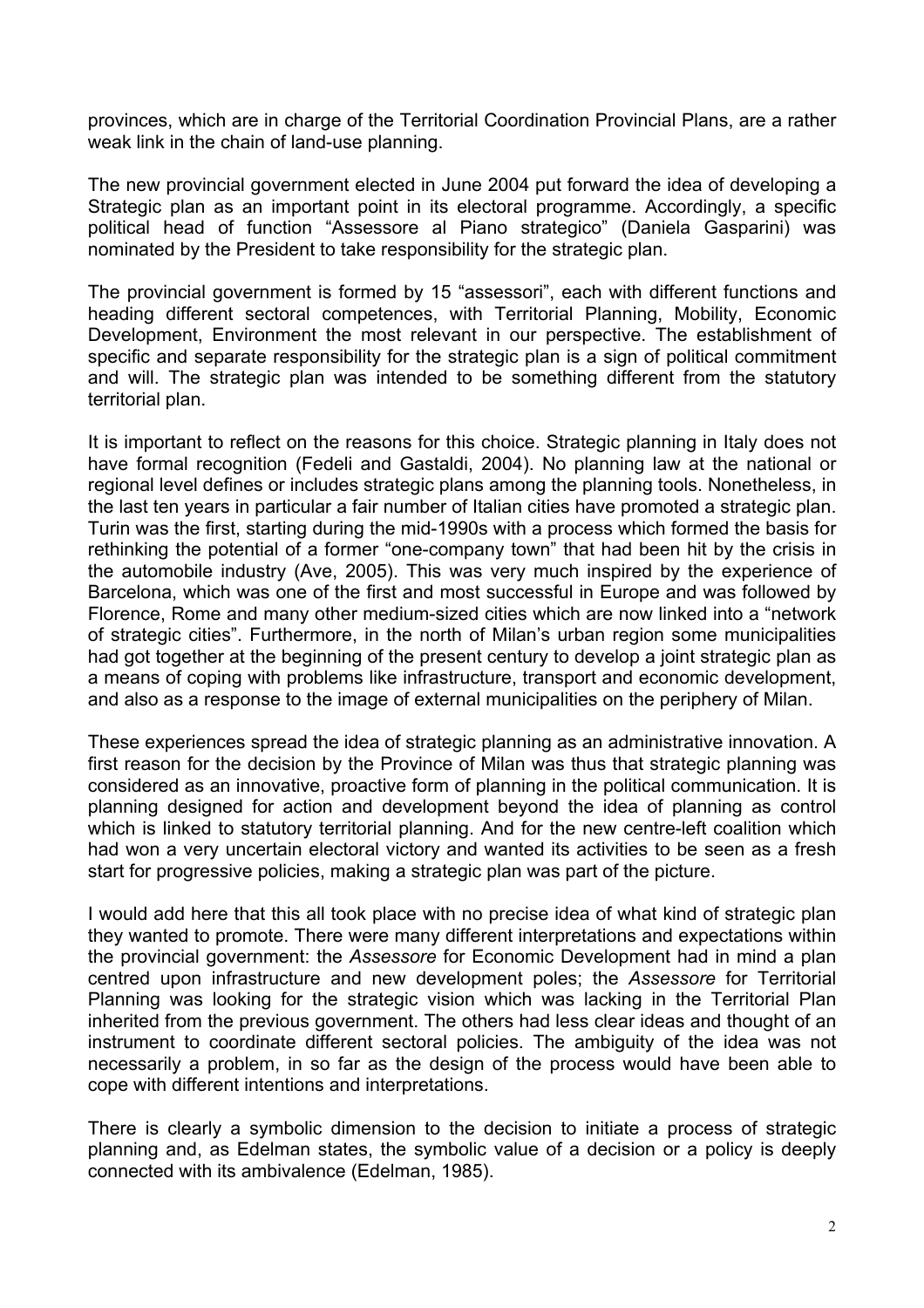A second reason can be recognised in the fact that the Province, as stated earlier, is a quite weak level of government. Situated between strong regions and strong municipalities the Province, particularly in a situation like that of Milan with a big city at its core, has to conquer its political space. This does not result simply from the sum of its formal powers, which are fragmented and articulated in many fields of competences. The Province, a very old institution that historically precedes the Region, is responsible for the provincial road system, for providing infrastructure for higher education, for the production of a provincial territorial plan, for leisure and culture and for some other residual functions. It is quite clear that its powers are many and dispersed, and also that in any specific field of public action they are not so crucial because there are other prevailing powers situated above or below the provincial level.

A general choice of the current government has been to present its programme as the "Province of municipalities" rather than a higher government body above the municipalities. The slogan was intended to underline the intention of looking for the source of power not in the limited areas in which the Province could impose its decisions over other actors, but on the contrary in an institution which is at the service of municipalities, to help them in dealing with the many problems that go beyond their individual capacity. The President has long experience as mayor of one of the biggest municipalities in the urban region, and many of the assessori have experience of having been directly elected mayors. In the context of the relationship with other actors and with the municipalities, a particularly weighty problem is that of the relationship with the municipality of Milan. Historically, though particularly in the last 15 years, one of the main limits to the provincial government capacity has been the conflict with Milan. Not being able to cooperate or to obtain cooperation from the municipality of Milan, the provincial government has been the government of a territory with a "big hole" in the middle. But since most of the problems have their cause or effect in the core city, this difficult relationship turned out to be a potent weakness of the provincial power.

The strategic plan is therefore seen as a tool to engender new relationships with other levels of government, with municipalities and particularly with Milan; as a governance experiment which could give more strength to the Provincial government for its capacity to cooperate, not to impose decisions in residual areas.

We can conclude here that in the specific situation the decision to prepare a strategic plan was linked to many concurrent reasons: for the ambiguity of its content, for the image of innovation attached to its symbolic value, for the interactive character of the process of its preparation, for its open nature.

These contextual factors gave us a strong responsibility in designing a planning process that could be appropriate in the specific situation because, as Albrechts suggests (Albrechts, 2004), "strategic spatial planning is not a single concept, procedure or tool … it is a set of concepts, procedures and tools that must be tailored carefully" to the specific situation. And this is what we have attempted to do.

Another important contextual factor has been the significance of the provincial border in devising effective policies for the urban region of Milan. What was the territory that we had to consider in order to handle things at an adequate scale? In recent years many voices had raised the issue of the growing interdependency of an ever wider territory in the central part of the Lombardy region (Lanzani, 1991; Secchi, 2003; Balducci, 2004). This area had been described as the "Infinite City" (Bonomi and Abruzzese, 2004) a postmetropolitan region, which creates space for the building of new territorial relationships.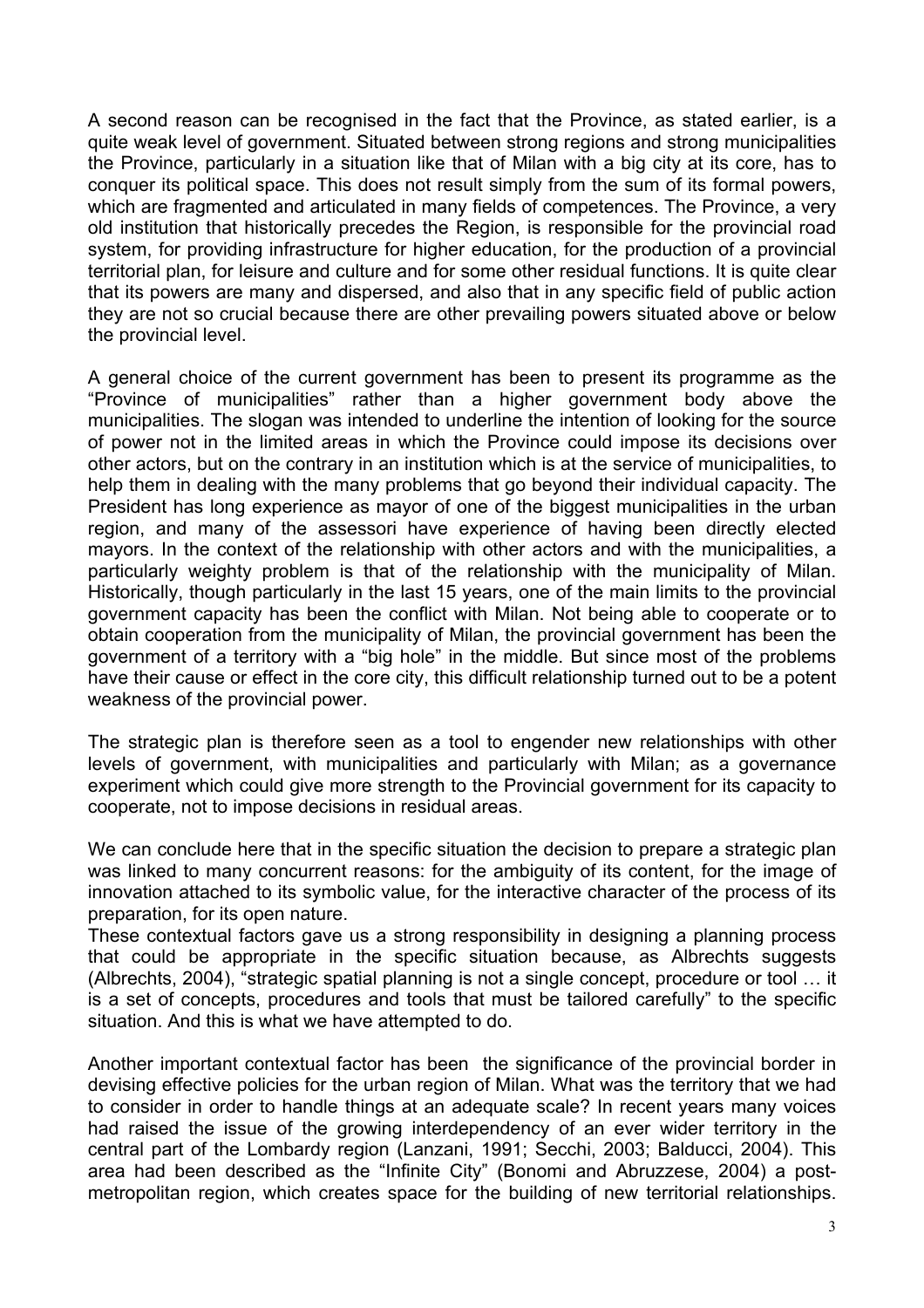Comparing current images of this area with those of 30 years ago it is all too evident that a deep process of restructuring has happened: firstly the urban region of Milan, even physically, now goes far beyond not just the Municipality but also the Province of Milan, and if we want to catch the territorial phenomena at an adequate scale we probably have to consider as a minimum a region that includes ten provinces belonging to three different institutional Regions. Secondly, this expanding urban region is composed of conurbations which appear to have their own territorial form, not just as a result of a sprawl effect of Milan.

This territorial feature is confirmed by population trends: the ten provinces that are totally or partially included in the urban region have an overall population of almost 8 million people, which has overall undergone moderate but continuous growth in the last 20 years (1981-2001), in which the loss of population from the core city and the Province of Milan (- 3.4%) has been offset by significant growth in the surrounding provinces of the north – Como  $(+5.1\%)$ , Lecco  $(+8.7\%)$ , Varese  $(+3.1\%)$ , Bergamo  $(+11.3\%)$  – and the nearer south, Lodi (+10.4%).

Even with a very simple observation of territorial phenomena, we can say that in the recent period we have seen (a) a growth process of many external areas pushed by the strength of Milan but also by a significant autonomous attraction capacity; (b) the relocation from the city of Milan of populations which belong to different social groups; (c) the localisation of new metropolitan functions in the field of commerce, production and leisure in this enlarged urban region, giving rise to a new and integrated geography of development.

Furthermore, it can be said that this area altogether also has strong relations with other more distant poles like Turin and Genoa in the west and Brescia and Verona in the east, with which it forms what Peter Hall has called a Mega-City Region (Hall and Pain, 2004). According to Hall and Pain a Mega-City-Region is formed by "series of anything between 10 and 50 cities and towns, physically separate but functionally networked, clustered around one or more larger central cities, and drawing enormous economic strength from a new functional division of labour. These places exist both as separate entities, in which most residents work locally and most workers are local residents, and as a parts of a wider functional urban region connected by flows of people and information carried along motorways, high-speed rail lines and telecommunications cables" (Hall and Pain, 2004: 3).

The implications of these tendencies pointed us in two different directions. First, with the objective of designing a strategic plan for the Province we had to be aware that the Province is just the core part of a large urban region which in turn is part of a mega-city region. This should be reflected in the design of the planning process. Second, within its boundaries we cannot consider the Province of Milan as a coherent territory which can be interpreted only along a linear relationship between the core city and its periphery; the Province itself is a polycentric region in which new territorial aggregations going beyond institutional borders of municipalities are physically and socially visible.

In this area, as already mentioned, in the last ten years there have been instances of coordination between municipalities with the aim of coping with inter-communal problems and promoting new, more significant territorial identities; these processes are yet to be sustained by some form of institutional recognition. The strategic plan could be part of this process of recognition, bringing these bottom-up experiences into the realm of governance practices (Healey, 2004; 2007).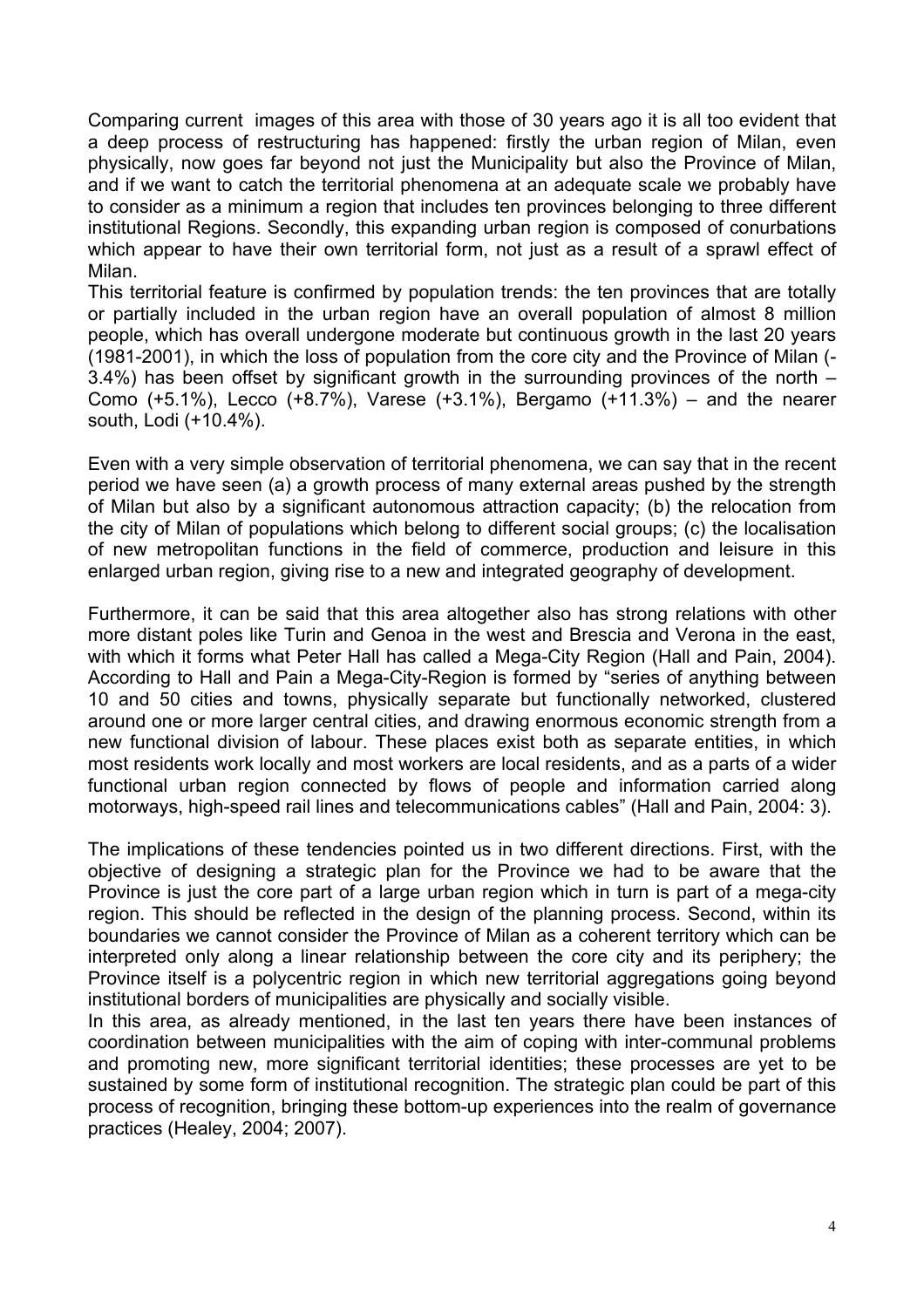## **2. The planning process**

Given that the Province is not a city, but rather the core of the Milan urban region, right from the start we discarded the consolidated and successful model used for Barcelona, Lyon and Turin, where the strategic plan was based on the idea of the city as a unitary actor. The Milan urban region does not have a single institution with the authority to take decisions over an area where there is a thick web of overlapping jurisdictions. Nor did we consider it useful to invest energy in trying to establish an authority for the city region as had been done many times in past attempts to plan the metropolitan area (Balducci, 2003). This, in the light of what I have illustrated so far, would in any case be partial and insufficient. Wherever the boundary is traced, it would be crossed by phenomena now or in the near future, given the strong integration already occurring at the level of the mega-city region. From this perspective the only viable alternative to the establishment of a jurisdiction is to foster cooperation between existing actors with their powers, trying to influence their choices rather than impose choices from above. It is what has been described as the evolution of urban leadership from "power over" to "power to influence" (Hambleton, 2007) in complex governance contexts.

If we shift our viewpoint in this direction we can see on the one hand that the flexibility of the boundaries is not a problem and should be turned from a possible weakness into a strength; and on the other hand that while for a statutory territorial plan it is almost impossible to conceive of this kind of flexibility, the open nature of the strategic plan is particularly appropriate to serve a more enabling, proactive and experimental process (Hillier, 2007). Of course this adds complexity to the already complex situation and makes it necessary to conceive of the strategic planning process as a "field of practices" rather than as a set of rules or a precise sequence of actions.

We therefore designed a planning process in which the Provincial government was to act as the promoter of a cooperative effort intended to prevent the tendencies towards fragmentation of the population and of its territory and to support the valorisation of its assets.

In order to emphasise the difference between this and other strategic planning processes, we decided since the beginning to call it a "strategic project" rather than a strategic plan. This was a controversial choice, very much discussed in our group. The strategic project is promoted by the Province but belongs to many different actors; it consists of many different actions that could eventually give rise to a strategic plan in dynamic form, i.e. as a progress report rather than as a final document. The term "project" gives the initiative the more modest but at the same time proactive character that we wanted to ensure.

Secondly, we immediately began working on the production of a new vision for the area. We wanted to bring in all the research work we had been doing on the urban region. leading to a synthesis, a new description of the area capable of making all the actors aware of the ongoing profound transformation processes; offering new representations which recognised the main trends, the internal articulation of the area and the development trajectories; a constitutive communicative action in a situation in which all the traditional descriptions appeared to be outdated.

The commission given to the OECD by the *Assessore* for Economic Development to conduct a Territorial Review of metropolitan development helped us because it made clear a kind of division of labour between their focus on the fundamentals of regional economy and the associated governance problems, and our focus on the more general challenges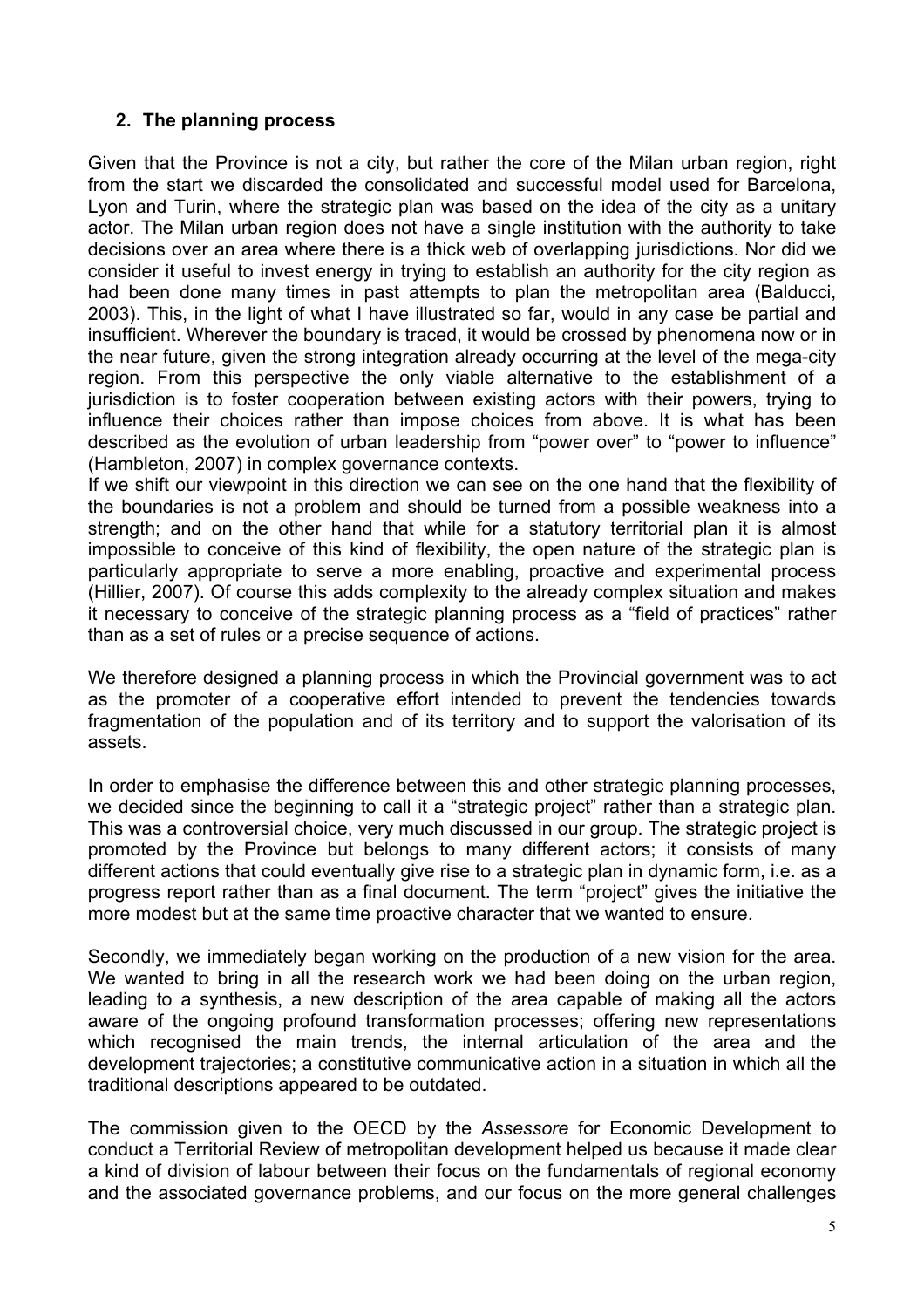imposed by the spatial change of the urban region. We saw the two strategic activities as complementary, as they effectively have been.

Our starting point was a highly selective hypothesis: the welfare of the urban region - the wellbeing of its inhabitants but also, indirectly, the competitiveness of its economy - is linked in Milan not to the expansion of infrastructure or to big projects, but rather to its capacity to achieve greater *liveability*: the recovery of a compromised environment, the overcoming of difficulties that emerge in the daily life of individuals and businesses, which are the consequence of the strong economic development of the past. This is today the most important limit to further development and the strategic project must aim at promoting a city region that is more comfortable, more friendly towards its inhabitants and businesses, which is capable of rediscovering its environmental quality, which is capable of preventing social exclusion because it deals with the housing problem and the provision of services for the dynamic population that cannot afford the prices asked by the market.

We called this multi-dimensional notion of liveability *habitability*, with the aim of introducing a term which is not in common use and which might therefore raise public awareness of the general objective of the planning process.

We wanted to underline the fact that for the first time in the history of Milan's urban development, the problem of habitability is affecting citizens and businesses at the same time. We know in fact that new production does not have to take place in functionally and technically separate places, and above all that the development of the economy needs a city which on the one hand is attractive to high-quality workers and on the other hand is "*a place for accumulating creative capital, a complex system of interactions between companies, risk capital services, media, informal economies, private and public institutions, artists' communities, associations, social networks, the diffusion of know-how, cultures*" (Dematteis, 2005). The city, the urban region, as the habitable territory which is capable of hosting these rich interactions.

We defined the habitability theme in six different ways:

- 1. Residing: finding a stable or temporary home, improving the common spaces and the connections with the public space, welcoming new populations;
- 2. Moving and breathing: moving by different means, in different directions, finding comfortable waiting spaces for public transport, reducing congestion and pollution;
- 3. Space sharing: connecting people in new public spaces of different types, ability to find silence to slow down the frantic pace of life, creating excitement in other places, allowing space for unplanned activities, bringing back nature where it has disappeared;
- 4. Making and using culture: promoting culture in various places, stimulating institutions to engage in dialogue with informal producers of arts and creative culture, sustaining their networks;
- 5. Promoting new local welfare: supporting voluntary actions and solidarity actions, boosting citizen participation, promoting social services for people facing difficulties;
- 6. Sustaining innovation: attracting new talents, developing a policy for human capital, creating a new responsibility for business vis-à-vis the local community in which they operate.

This multi-dimensional definition of liveability tries to describe the field of activities that we propose as the components of the strategy. To identify these practices it is necessary to look at the processes of de-territorialisation and re-territorialisation which affect the heart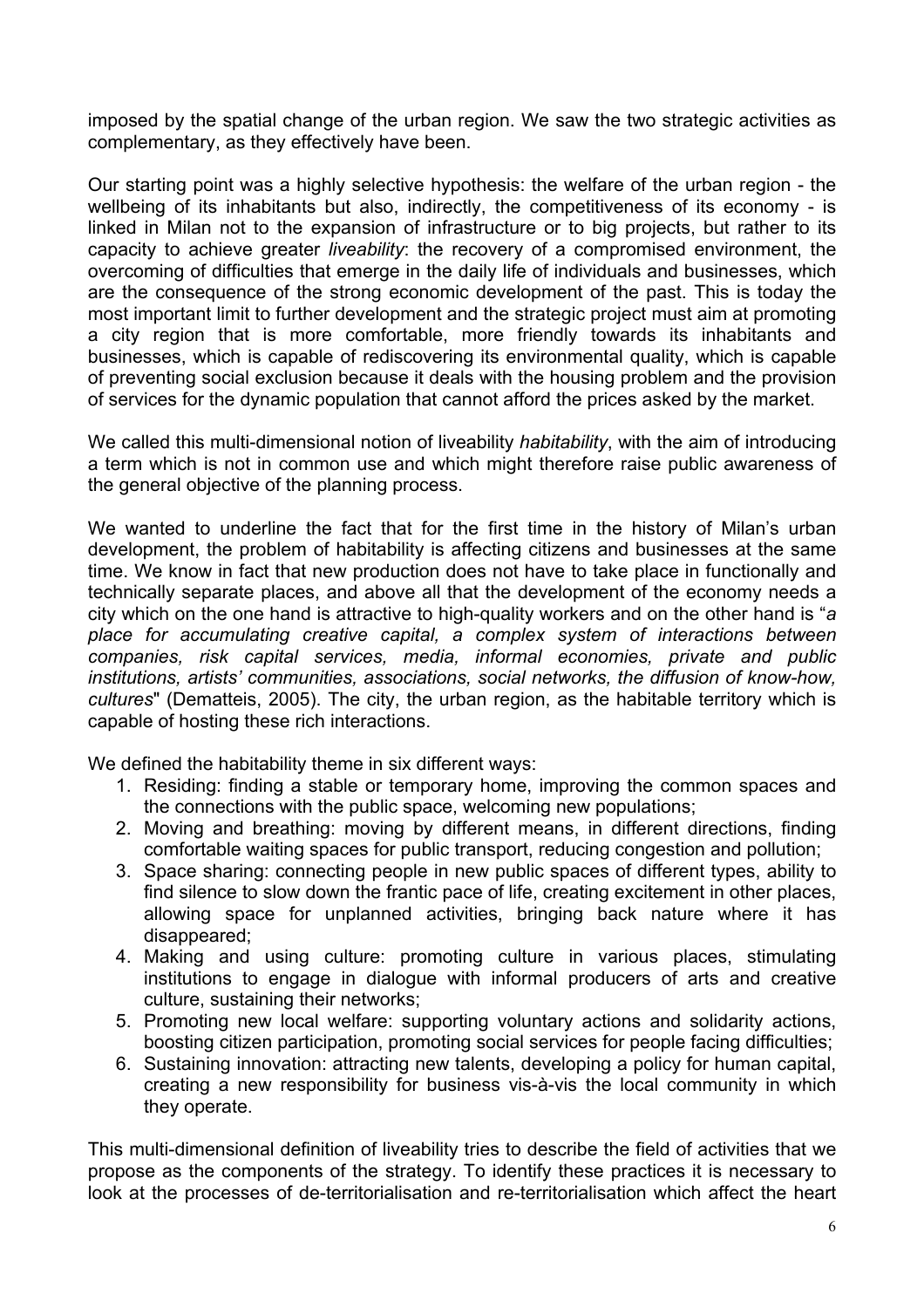of the urban region: on the one hand we can see the emergence of "distance communities" (Amin and Thrift, 2001), communities of activities, populations relating to each other through new network connections without being rooted in a specific territory: students, immigrants, commuters, groups of young people with common interests in music, sport, etc.; all those groups who challenge the traditional relationship between community and place. On the other hand we can see new territorial rooting processes which link inhabitants not only (or no longer) to municipal boundaries but to significant wider areas, such as North Milan, Brianza, Alto Milandes, Adda Martesana - areas which the development of mobility has strongly integrated, where we have seen cooperation develop between municipalities. Strengthening these relationships is the objective in proposing the image of the "City of cities" as an essential part of a description orientated towards the project.

It is an interpretive image which allows us to say that these conurbations which are found on the maps are not just concentrations of urban development, but can become rich histories of cooperation between communities, enabling them to face problems which go beyond their individual capacity, from environmental protection to land use, or the management of complementary services.

In this sense they are "cities". Milan, city of cities, is an image that can help public, private and third sector parties to work towards creating better habitability.

Starting from this set of argumentations we conceived different streams of action. The entire process was intended to be quite compact in terms of time and marked by a series of products (strategic document, project atlas and the final version of the plan) and events (conferences, forums, exhibitions and workshops) which it was hoped would bring the plan out of the laboratory and into the city region.

The project was broken down into a series of steps that together were designed to activate a strategic planning process. The beginning of the project was represented by a Strategic Document entitled "*City of cities, a strategic project for the Milan urban region*" (Provincia, 2006) presented as part of a public initiative in February 2006: a sort of White Paper on the themes of change in the urban region, rich in data and information which launched the theme of habitability and presented the vision and the strategy. The second move was to initiate a *call for projects and good practices* which could contribute to the improvement of habitability in the Milan urban region (Provincia di Milano, 2007a). The idea of the competition was borrowed from a well-known European experience, that of IBA Emscher Park, which as a planning strategy used the innovative means of a project competition, through which a series of plans were selected and then guided to realisation. In our case, too, we received a huge response from Milanese society: foundations, universities, associations, individual or joint communes, non-profit organisations and private citizens all participated. At the end of a two-stage process of selection we had 259 definitive proposals for good practices and project ideas which covered all the facets of habitability indicated above and which portrayed a local community that was not only rich and lively but was also keen to enter into a relationship with institutions in order to contribute to the development of relevant public programmes.

The third move was the preparation of an *Atlas of policies and projects for habitability in the Province of Milan* (Provincia di Milano, 2007b), the result of a dialogue with the other 14 *assessori*, delegated advisors and their managers. This was on the one hand an exercise in self-reflection and reciprocal internal information within the Provincial structure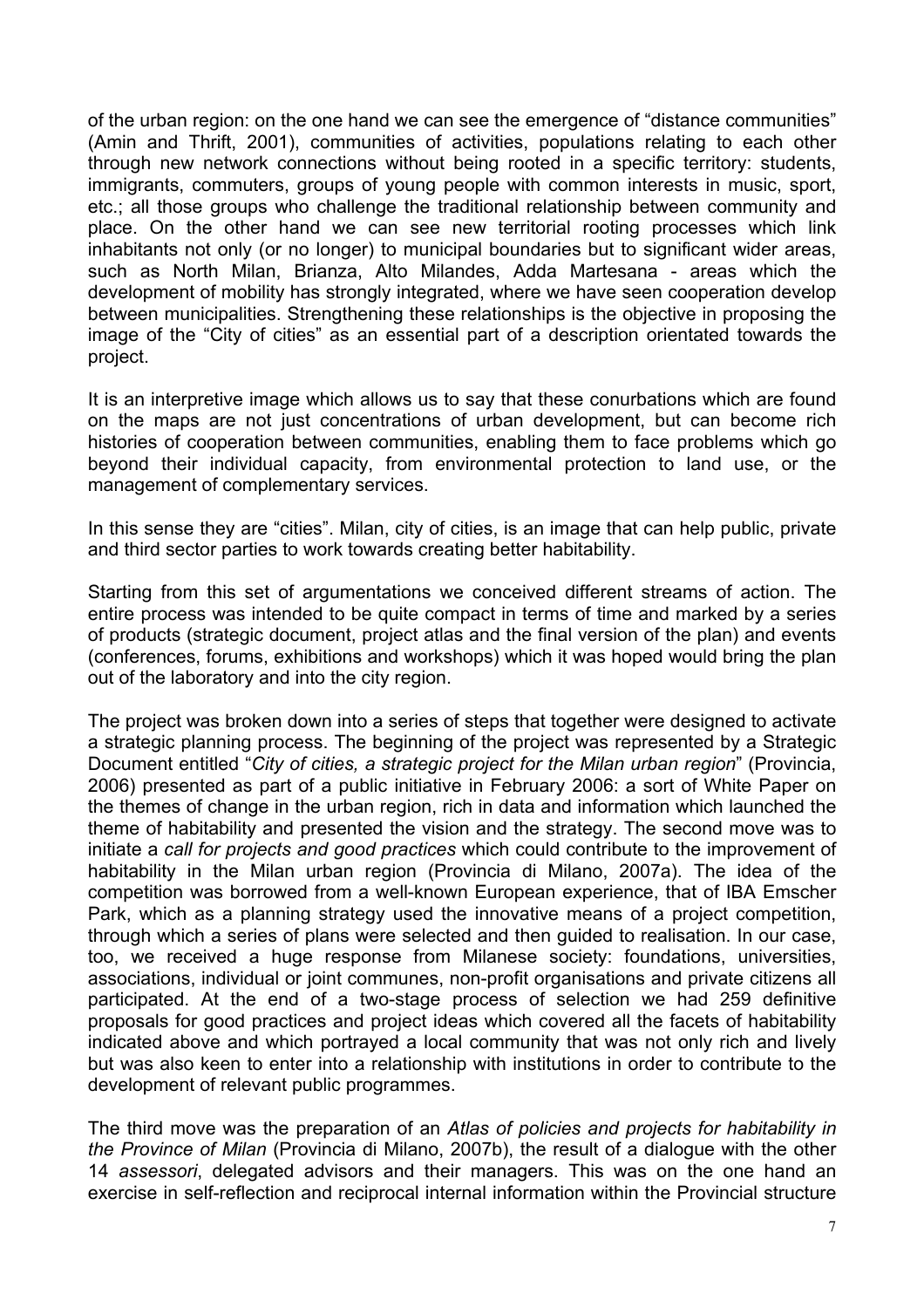and across the sectors, and on the other hand an exercise in external communication and information about what the Province is already doing in the field of habitability: 52 projects and policies which can build another network of projects and policies, which in turn interface with the network of projects and practices coming out of the competition.

The fourth step was the launch of a limited number of *pilot projects* which were designed to intervene in particularly relevant areas such as the realisation of a peri-urban woodland and the trying out of innovative policies for housing access, or a project for upgrading production spaces (Provincia di Milano, 2007c) .

The fifth step was an exhibition organised at the *Triennale di Milano*, a nationally and internationally recognised permanent institution for the promotion of planning, architecture and design. The exhibition was held in the period May - July 2007 and provided information about the changes in the Milan urban region to a wider audience (10,000 people visited the exhibition) and translated the objectives of the project into a communicative language. It was jointly supported by the Province, the Municipality of Milan and The Chamber of Commerce. The lay-out had at its core the "City of Cities Theatre", a meeting place where for two months an uninterrupted series of initiatives were held to construct, both literally and metaphorically, an arena in which people and decisionmakers could meet and discuss the future of the urban region.

The final step of this first phase was the presentation in June 2007 of a *final document* entitled "For the habitable city. Scenarios, visions and ideas" (Provincia di Milano, 2007d) in which all the streams of action initiated in the planning process were presented at the conclusion of this first phase to illustrate what had been achieved at the different levels and what the project aims were for the future.

## **3. Interpreting strategic planning**

Starting from the second half of the 1980's it has been quite influential a conceptualisation of strategic planning as a new "developmental decision science" (Bryson, 2004, pg.207) which tried to respond to the need of finding new non hierarchical modes of planning (Bryson and Roering, 1987; Bryson, 1988), to deal with an uncertain future and to be able to provide an approach capable of "planning under pressure" (Friend & Hickling,1987). The need to move from a traditional planning approach (based on a top-down and singleactor centred activity of comprehensive planning, an un-contested use of technical knowledge and a linear concept of time and space) has found promising materials to deal with the uncertainty and complexity of contemporary world, in the tradition of private sector strategic planning, based on of a predefined sequence of operations - (a) initial agreement, (b) stakeholders dialogue, (c) swot analysis, (d) definition of the vision, (e) strategy formulation and (f) listing of actions (Bryson and Roering 1987) .

As a matter of fact a wide European and American literature is available to show that a strategic approach could imply and allow different perspectives on planning. One which does not refer to the dimension of *strategy just in terms of instrumental rationality* in order to reduce and treat complex situations, but rather as one *able to explore the possible advantages of dealing with (anticipating, but most of all playing with) the multiple and interacting actors behaviors (and agencies) which situations propose.*

Actually what seems in fact to be a stake, and leading a possible and necessary "inquiry on" planning through the eyes of a strategic approach, is the wider crisis of the general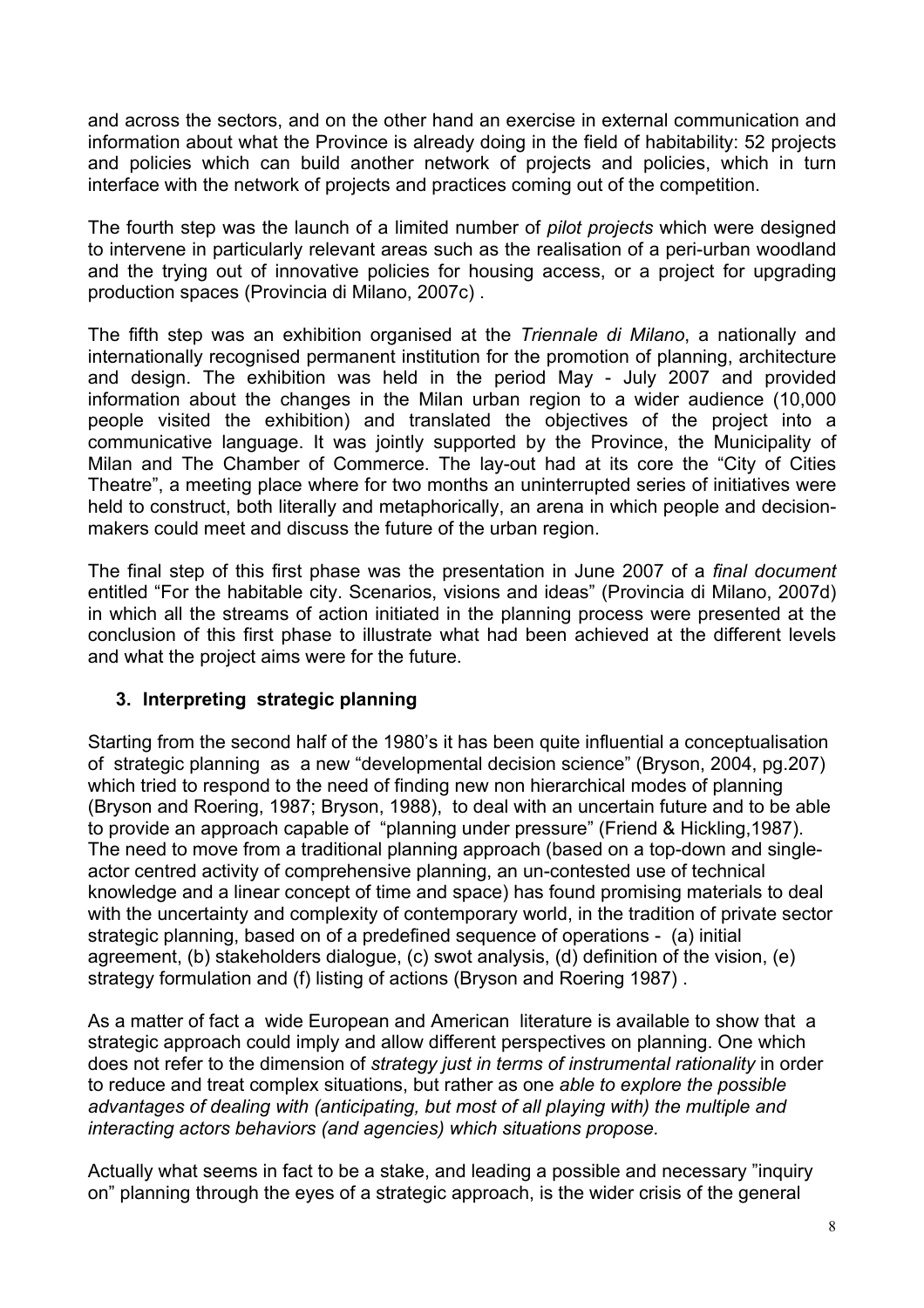framing of public action underlying planning processes. Some of the keywords of planning are in fact losing their consolidated meaning and are stressed by the changing landscape of contemporary society (Albrechts). A contemporary society in which individuals are characterised by the fading of a "life project", replaced by the emergence of a life "based on projects" (Baumann). A society in which, living in a logic of "here and now", individuals seem obliged to live in a sort of continuous contraction of their time horizon, where both past, present and future become fluxes of actions inside which the possibility of sense making is more and more reduced. At the same time they are exposed to the necessity of dealing with coexisting, often conflicting, different visions of the world (and interests and identities): obliged to go continuously from one frame (of action and thought) to another, in a uninterrupted "adjustment" which happens through every day multiple practices they are part of. This recurring exposure to the other can be conscious and able to produce frame reflection, but can also produce a life made of episodes not related one another, where the capacity to recognize and to make sense of them is very limited. Both these facts result in a growing need of consolidation, rather than innovation: routines in fact reduce the difficulty and complexity of everyday life and the uncertainty to which people are exposed. But the fall of great narrations, the progressive reduction of spaces of projects and innovation affect not just individuals, but also institutions, traditionally specialized in "planning the future", in sense-making, as well as in making projects and promoting innovation and developing new (codified) solutions to problems. Words as *governance culture, time- space horizon, project, innovation* are becoming therefore problematic for them: how can they deal with *projects*, when *time horizon* is always more contracted and uncertain? Which spatiality they have to look through, in a world of continuous inter-scalar situations? How can they develop a *culture of governance* when their life is more and more constituted by *episodes and events*? How can they produce shared visions and activating *sense-making* having to deal with the multiplication of frames and perspectives? How can they look for *innovation* when there is a growing need of consolidation of routines, in order to reduce the uncertainty and the necessity to deal with a vague world (Callon, Lascoumes, Barthe, "*Agir dans un monde incertain*")? How can they take care of the future, when future cannot even be thought?

Several authors have been more or less recently trying to dig out strategic planning as a field of practices able to elaborate answers to these questions: the lessons of Charles Lindblom in the seventies are now not so far from those of scholars like Patsy Healey (2004 and 2007), Louis Albrechts, Klaus Kunzmann, Jean Hillier (2008) or Bruno Dente (2008). They all offer relevant contributions to planners interested in bringing together an approach to the strategic dimension different from the Bryson's perspective, and as we will see at the end of the paragraph linked with some significant Lindblom's intuitions at the same time with a general *bouleversement* of the classic planning *rationale*.

### • *Strategic plan making: connecting knowledge resources and relational resources*

In her several critical case accounts and reflections on planning and strategic planning, Patsy Healey, proposes in this sense to stress the "relational nature" of strategy-making, involving "connecting knowledge resources and relational resources (intellectual and social capital) to generate mobilisation force ( political capital) (Healey, 1998; Innes and Gruber, 2005). Such resources (capital) form in institutional sites in governance landscape which, if a strategy develops mobilisation power, become nodes in networks from which a strategic framing discourses diffuses outwards. The strategic frame travels as an orientation, a sensibility, a focus for new debates and struggles, performing different kind of institutional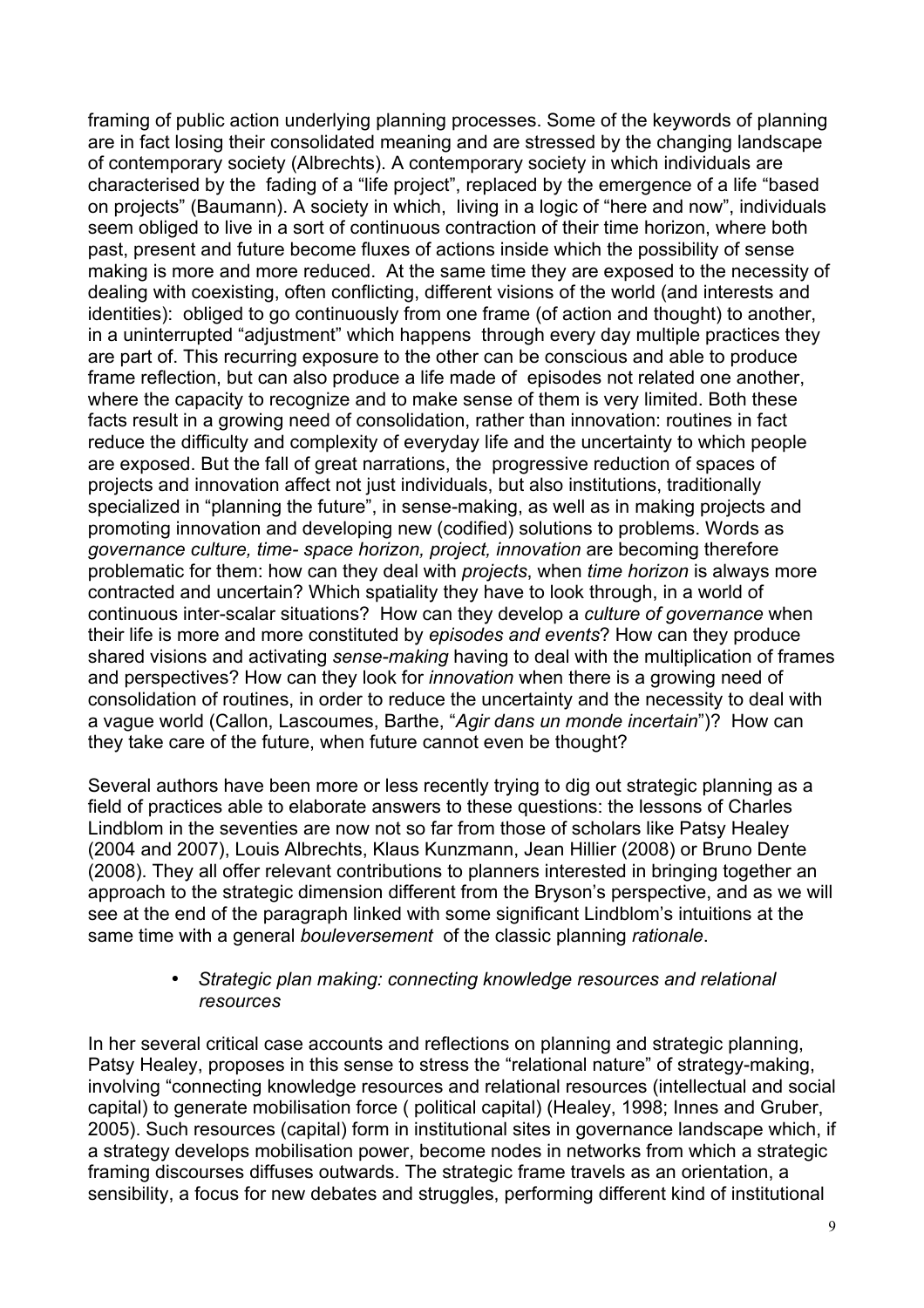work in the different arenas in which it arrives" (pg.198, Urban complexity and spatial strategy, 2007). At the same time strategic spatial plan-making (...) is "about building new ideas and about building processes that can carry them forward. (...) A social process, rather than a technical exercise, (which) seeks to interrelate the active work of individuals, within social processes (the level of agency) with the power of system forces-economic organisation, political organisation, social dynamics and natural forces (the level of structure of social relation"(...). It recognises that strategic spatial plan making, although occurring within a context of powerful structuring forces maybe used by social groups to create structure and frameworks through which to influence the flows of events that affect them (25-26, 1997, Making Strategic Spatial Plans: Innovation in Europe). This is probably one core hypothesis about the strategic approach, based on the role of knowledge and relationality within a structured field of action, in a social, political, and cultural constructivist perspective.

• *Multiple rationalities:* dealing with future, legitimacy and action.

Louis Albrechts, trying to bridge the gap between theoretical reflection and practical experimentation and to escape from a mechanical view of strategic planning affirms that effective strategic planning must be able to work at four different levels. The four tracks he proposes are:

- producing a long-term vision
- allowing immediate actions
- reaching the relevant stakeholders
- trying to reach public opinion.

"The four-track approach is based on interrelating four types of rationality: value rationality (the design of alternative futures), communicative rationality (involving a growing number of actors – private and public – in the process), instrumental rationality (looking for best way to solve the problems and achieve the desired future), and strategic rationality (a clear and explicit strategy for dealing with power relationships)" (Albrechts, 2004: 752). These four types of rationality are a great challenge to the consolidated rationality of planning, implying new ways to look at the future, to think about efficacy and action, to deal with projectuality and governance. *At the same time* this is a way of ordering the

most relevant aspects of a strategic planning process without fixing them in a set of rigid rules. It is an approach capable of clarifying, in pragmatic terms, what we understand in theory reflecting upon the contribution of Lindblom or Healey.

### • *Strategic plans as open fields of experimentation and investigation: new maps of potentialities*

Jean Hillier, in her recent book ( Hillier, 2007) states that "strategic spatial planning should not involve the adoption of pre-determined solutions, but might offer a 'genuine possibility' of experimentation (Houle, 2005: 93) for actants to 'internally generate and direct their own projects' (Guattari, 2000: 141, cited in Houle, 2005: 93) in direct relevance to their own specific understandings and problematic". Hillier develops a reflection on a *multiplanar theory* (Hillier, 2007) one "which explores the potential of Deleuze and Guattari's concept of emergence or becoming as a creative experimentation in the spatial. These notions allow unexpected elements to come into play and things not to quite work out as expected. They allow me to see planning and planners as experiments or speculations enmeshed in a series of modulating networked relationships in circumstances at the same time both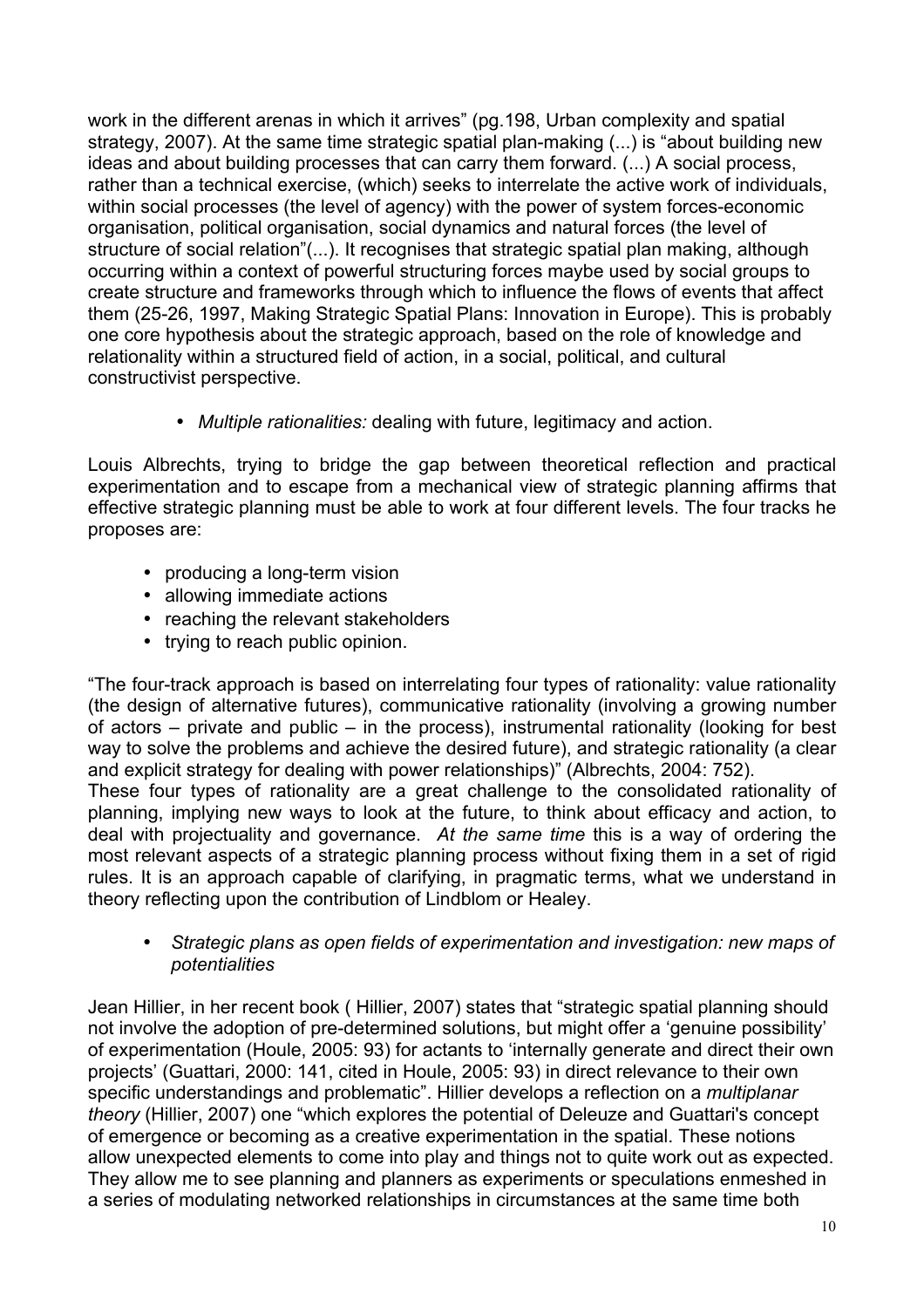rigid and flexible, where outcomes are volatile. Where problems are not 'solved' once and for all but are rather constantly recast, reformulated in new perspectives". She therefore proposes "that strategic spatial planning be concerned with trajectories rather than specified end-points. I regard spatial planning as an experimental practice working with doubt and uncertainty, engaged with speculation as adaptation and creation rather than as scientistic proof-discovery: a speculative exercise, a sort of creative agonistic. I suggest a new definition of spatial planning along the lines of the investigation of 'virtualities' unseen in the present; the speculation about what may yet happen; the temporary inquiry into what at a given time and place we might yet think or do and how this might influence socially and environmentally just spatial form (Hillier, 2007)". In this perspective she argues on the one side about the possibility of planning to be more inclusive, democratic, open and creative, made upon improvisation, based on performance rather than on a normative/prescriptive dimension "concerned with 'journeys rather than destinations' and with establishing the conditions for the development of alternatives. This would be a pragmatic approach in which 'policy plugs into production, and production into policy' (Wise, 2006: 191; 2002: 230). It would be bureaucratically and politically unsettling and 'risky', for, as Wise (2006: 191) explains, 'it will not only apprehend the probability of 'opportunities that are unforeseen', but simultaneously anticipate the movements of the city and accept that policy outcomes are experimental and unpredictable'" Starting from this hypothesis she proposes a fascinating reflection on the activity of mapping practiced in strategic planning as explorations of potentials (in space-time-actors relations…).

• *Governance culture and governance episodes:* new limited but practicable paths of sense-making.

From a convergent perspective Patsy Healey again looks at the way in which strategic (spatial) planning is able to help specific episodes of social or institutional innovation to be absorbed into more stable governance practices and can eventually 'travel' into different contexts to re-shape the dominant governance culture. Working through what Lindblom defines actions of probing (Lindblom 1990) rather than "planning" in a traditional way, one can find a new way to penetrate governance processes and sediment into governance culture. Making governance episodes parts of a wider sense-making process, apparently weaker of the great narrations of the past, Healey offers an insight into what Lindblom calls a strategic planning approach and explains how it is possible, dealing with complex governance problems, to introduce relevant changes and thus working on innovation in even starting from alterations at the margin (Healey 2007), as well as from routines.

• *Rethinking efficacy:* governance as an open and complex key issue, rather than a pre-fixed model

With Dente, among many other arguments which could be raised and discussed (i.e. the relevance in a strategic approach of dealing with the issue of time intersecting long term an short term), we can agree that also the issue of evaluation of planning (assessing outcomes, also unexpected ones) is to be completely reframed in a strategic planning perspective. The efficacy of strategic planning has in fact to deal with dimensions difficult to be verified and quantified: as the changes in actors' behaviours, trust, attitude to cooperation, density of network, complexity of projects and issue afforded. In this sense, since, quoting Perulli, strategic planning has to deal with the capacity of identifying issues, rather than objectives to be pursued; to produce discontinuity rather than fostering routinary evolution; making out possible courses of action, rather than a generic desirable future. Hence its efficacy cannot be simply evaluated through a predefined monitoring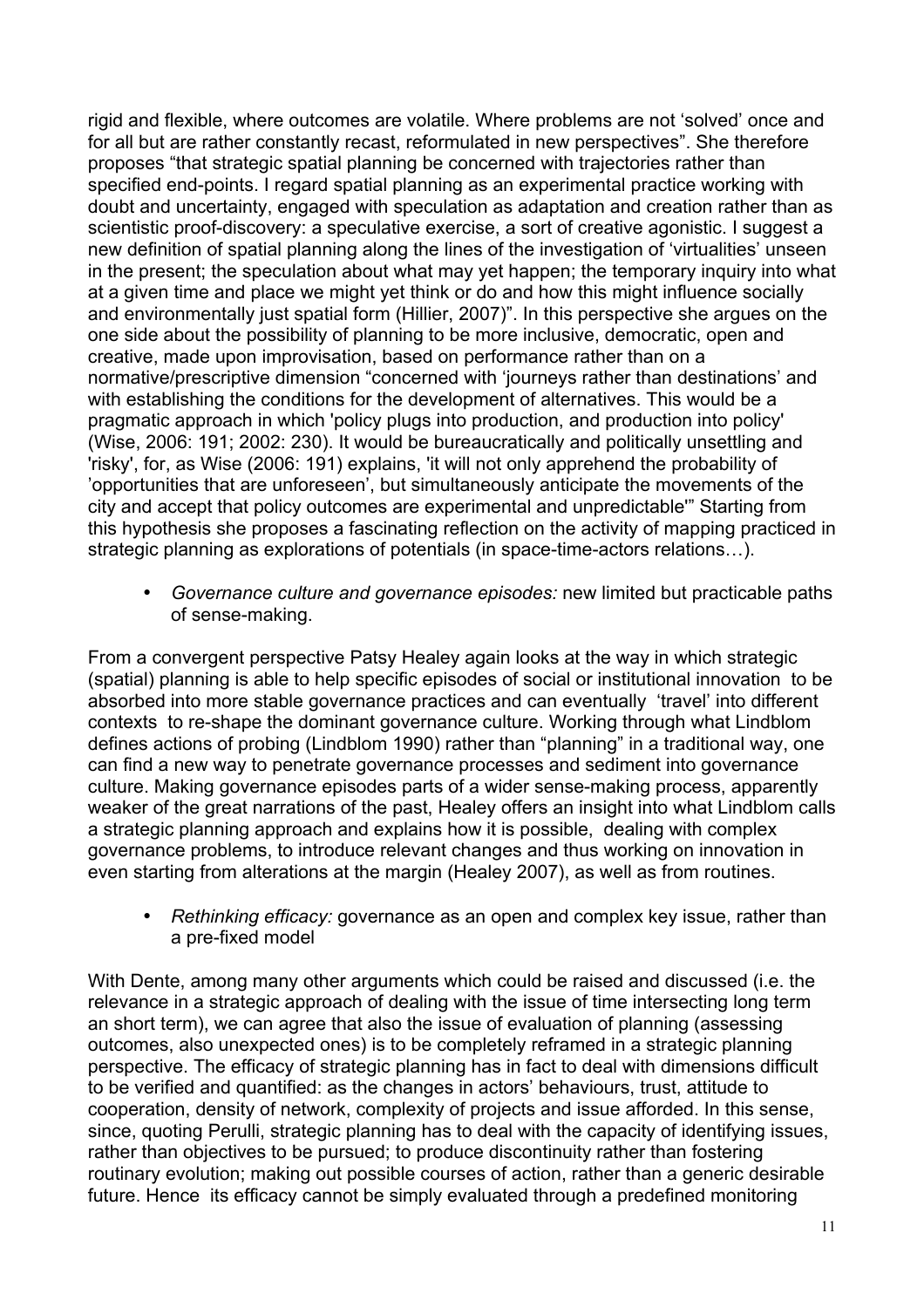model, inside a traditional programming convention. We have instead to develop a sort of continuous process of discussion of the core hypothesis of the plan and their operative declination; this is particularly true, states Dente, if strategic planning is able to renounce to the idea of the public actor as the main and only actor of the plan. Both in the case that one of the issues of the plan is the difficult reconstruction of a collective actor (a strong dense coalition), both in the case in which the plan has already given up with this possibility and can only count on and look for inclusive but open and hetero-direct processes of vertical and horizontal cooperation, states Dente, governance is at stake and is the filtering concept for the evaluation of the efficacy of a plan: to what extent the plan has been able to produce governance changes, becomes the issue to be evaluated. But in the first the plan runs after a predefined aspiration (an ideal model), in the second the process remains open to uncertainty and evaluation is central to feed a recursive process of probing. This has a further consequence: in the first case it is assumed that a clear coalition, based on a assumption of reciprocal responsibilities, can play a steering collective role, more or less simple to be evaluated. In the second, which abandons from the very beginning the possibility to isolate the subjects from the situations in which they act, the steering role should be played by an actor autonomous from all the other ones involved, able to evaluate the situation and its transformation.

### • *Interaction, going beyond a linear relation between actions and effects, plans and outcomes.*

If we now get back to Charles Lindblom, the author in an insufficiently known essay about planning, in which he compared conventional planning with what he calls "strategic planning", held that it "is a method that treats *the competence to plan as a scarce resource* that must be carefully allocated, not overcommitted…. It is planning that picks its assignments with *discrimination*, that employs a variety of devices to simplify its intellectual demands, that makes *much of interaction and adapts analysis to interactio*n…" (Lindblom 1975, 41). And furthermore "…Strategic planning is then systematically adapted in several specific strategic ways to interaction processes that take place of analytical settlements of problems of organisation and change…Strategic planning plans the participation of the planners (or of the government for which they plan) in interaction processes, rather than replacing the processes… Strategic planning tries to make systematic use of the intelligence with which individuals and groups in the society pursue their own preferences by molding their pursuit, rather than substituting the planners' intelligence wholly for individual's or groups'…Strategic planning attempts to develop and plan, in the light of, a rationale for deciding which effects are to be achieved through decision and which only as epiphenomena" (ibidem 44-45). This approach is full of practical implications for both planners and institutions: on the one side we have to be aware as planners, and to convince our "clients", of the limited possibilities we have to influence the present and the future, of the necessity to be discriminatory, notwithstanding the stronger appeal of the rhetoric of the omnipotence which is pervasive in planning and policy fields. Particularly in complex systems we have to value interaction as a form of analysis and to use planning as a support for social practices rather than as a substitute for them. We have to understand and to look for the "intelligence of society". We have to include in our consideration intended and unintended possible effects. For institutions this implies to adopt a 'modest' approach to planning, which tries to reduce the anxiety of dealing in a comprehensive way with an uncertain and plural world, refusing a linear and causal perspective between actions and effects, plans and outcomes, ends-means, looking at circumstances not as frictions, but as occasions, being open to take advantage from the situation, to recognise and develop its *potential*, rather than fighting heroically against it.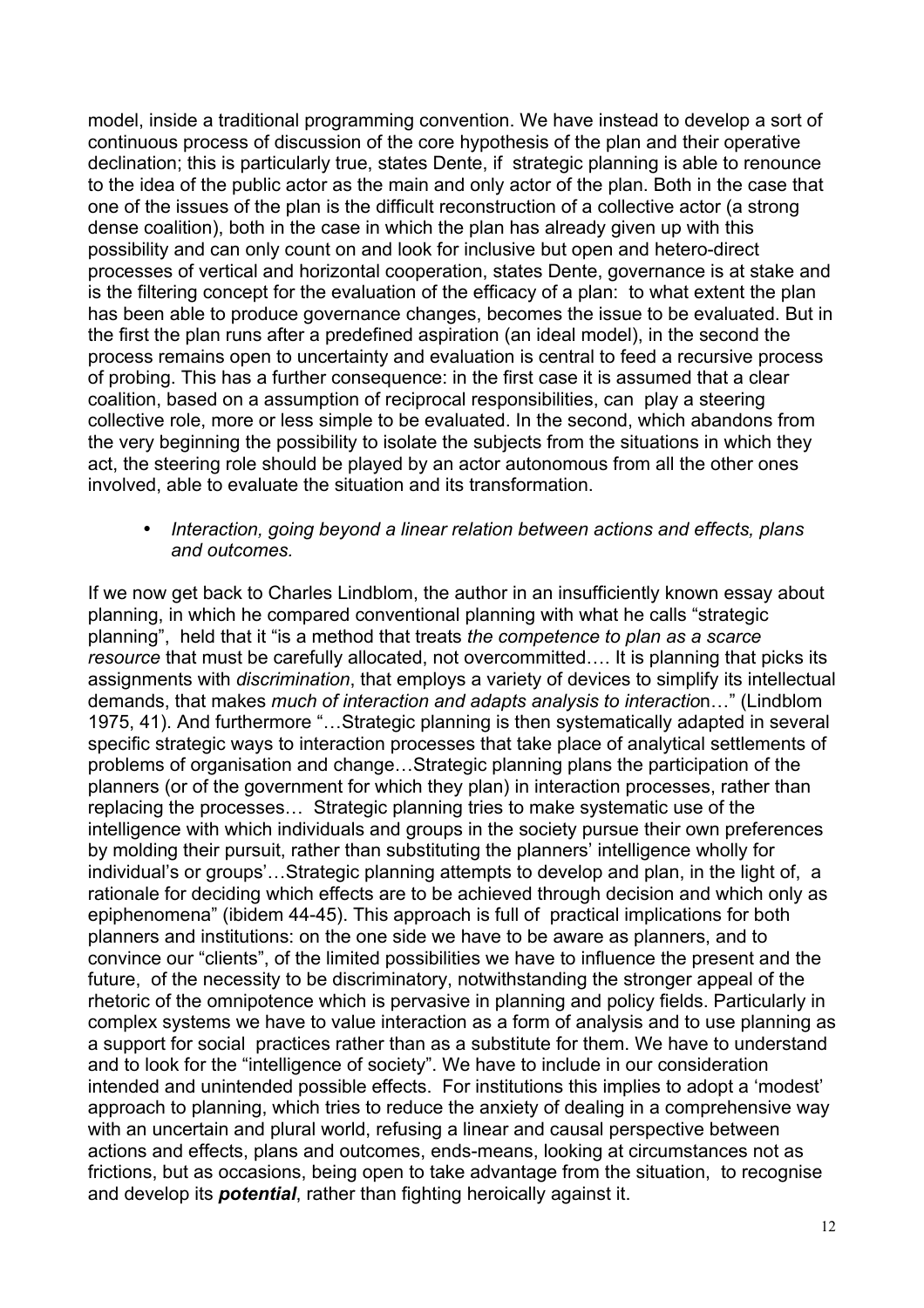#### • *Potentialities and transformation, rather than action and outcomes*

These positions are not far from those we can find in a more recent book by the French philosopher and Sinologue Francois Jullien (Pensare l'efficacia in Cina e in Occidente , 2006, original title…), which offers an interesting contribution in an activity of defining the specificity of a strategic approach. His position is based on a twofold operation of distancesetting: distance from the modern conceptualization of planned actions by referring to the eastern world as well as distance between the western classical thought and the modern one. According to Jullien in fact, there is a wide distance between the western-classic approach to the concept of strategy and the oriental (Chinese) one (more similar to the pre-classical greek culture): looking at the first through the eyes of the second, he suggests, can help deconstructing the western approach and individuating both its weaknesses and strengths.

In the western classical and then modern perspective, according to Jullien, "efficacy" has been thought and theorized as passing through a necessary process of modeling, of producing plans in the perspective to deal with pre-fixed objectives. The plan precedes its application, its implementation, and has to deal with, on the one side the intellectual dimension of the production of the ideal form of action, on the other with the will, which defines the engagement of the individual in getting inside the reality and making the plan work. The distance between theory and practice characterizes the ancient Greek classic approach which has been influencing western contemporary thought: a distance occupied and produced by occurring circumstances which deviate theory and plans, from practice and reality (generating the same friction that one can feel walking inside water rather than on the simple ground quoting Clausewitz). Leaving behind the pre-classic *metis*, in Jullien words (the Greek word indicating the capacity to take advantage from circumstances, of seeing the situation evolving, in order to catch the favorable evolution), the classic Greek thought stands far away from the Chinese approach. Which indeed, with Sun Tzu and Sun Bin, according to Jullien, underlined the importance for the strategist to start from the situation, not a one that could be modellised, but from the specific and unpredictable one inside which he happens to be thrown, trying to discover its potential and how to make use of it. In this sense the "potential of the situation" rather than the plan (and the will of the strategist) is relevant, and circumstances cannot be regarded as just producing frictions. Thus rather than about objectives one should talk about advantages that can be taken from a situation. In spite of dealing with the couple ends-means, the Chinese perspective use a word similar to the french 'agencement': since strategy can be looked as the capacity to find all the favorable elements which can be developed in a situation in order to take advantage of it (pg.37-39) there is no use of reasoning and acting in the light of finalities. No outcome can be expected; or better just indirect ones, since the situation rather than the subject determination is central. This means also that action has to be thought in another way: Jullien suggests hence to use the word "transformation" (within a process perspective), rather than action (related to a product perspective. Where occasion is central, the causal implication of the "effect"/outcome is rejected, far from the process in which it is strictly embedded. Therefore efficacy cannot be else than indirect in relation to the attended aim. At the same time, whereas subjectivity is fading, strategy becomes indirect and modest, anti-heroic. It is not so difficult to see what interrelate Lindblom to Julienne and how the approaches to planning proposed by Albrechts, Healey, Hillier try to cope with the challenges proposed by the first one.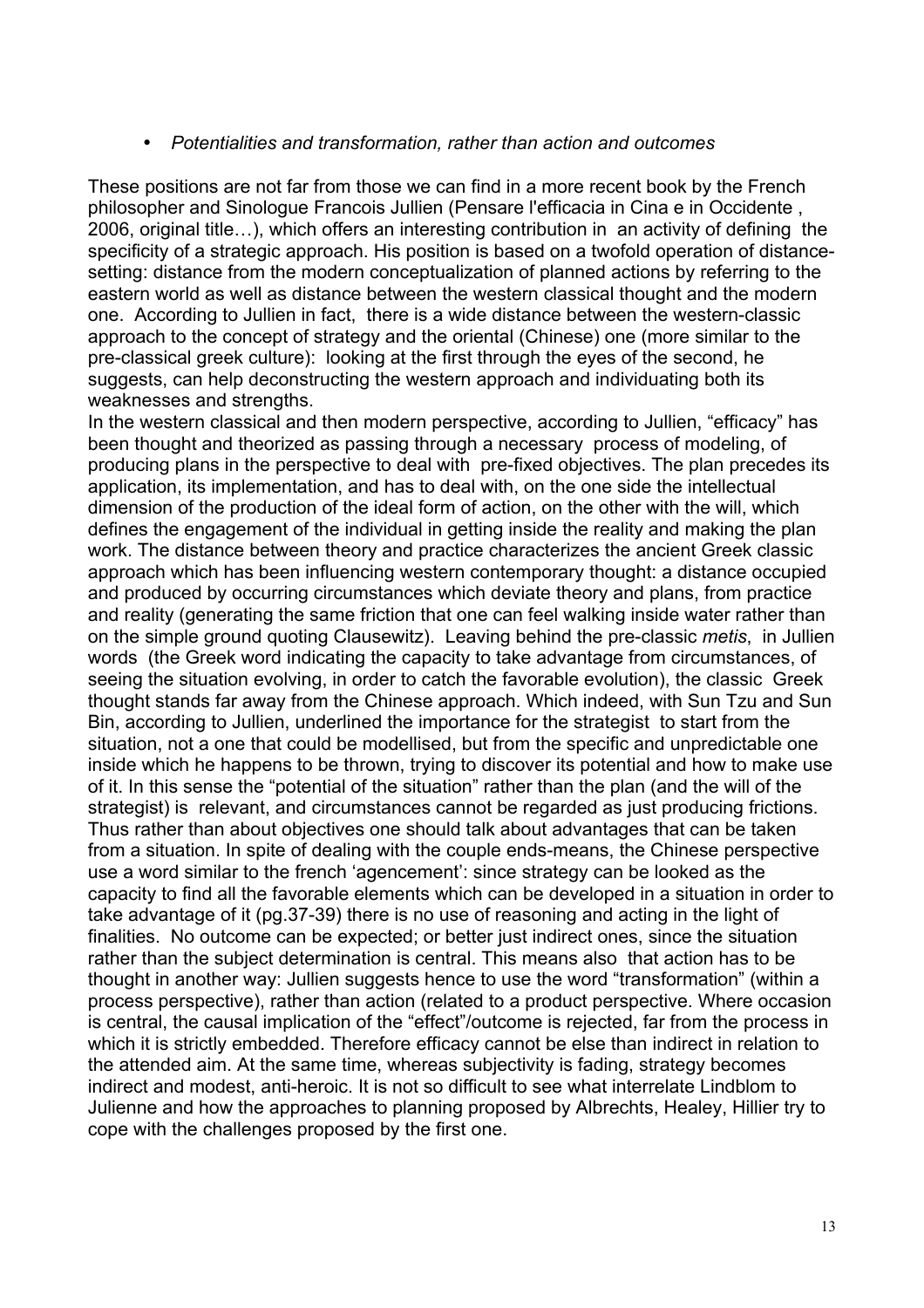## **4. Reflecting upon the provisional results of Città di Città**

It is too early to try to evaluate the results and outcome of this complex process. If we want to propose the direct question of what changes we have been able to introduce through the strategic planning process, we can indicate only initial, provisional and probably fragile results. I would like to be guided in this reflection by the four tracks proposed by Albrechts. The documents and communications used to develop and present the vision were received by the actors – from the mayors to the representatives of organised interests – with great interest, both in the content and information and in the prospect of being able to offer a new orientation in a situation of rapid change.

At the same time, we have to admit that the strategy of habitability, which sought to instil a set of new ideas into governance practice was not able to change the existing paradigms of the governance culture. The media in general are not attracted by planning actions and documents. The Province as a whole has not endorsed the strategy and the President continues to be more attracted by the hard mainstream "infrastructure-and-big-projects" approach than by the soft objective of designing and implementing a multi-dimensional policy for improving habitability. This is of course linked to our capacity to construct a convincing argument, capable of persuading the current leadership (Majone, 1989), but is also due in no small part to the complex political game of symbolic politics (Edelman, 1985) in which we can play only a minor role.

So far the strategic project has been perceived as the brilliant initiative of a very active *assessore* (whose function has been re-named as "*assessore* for habitability and the strategic plan"), carried out with the support of the Polytechnic. I think the ability of the strategy to conquer the centre-stage has fallen below our expectations, and this is linked to the extreme complexity of the process described by Patsy Healey, particularly, in an arena which is overcrowded and extremely fragmented and where simplified conventional messages always seem to have the edge in political communication.

If we look at our capacity to initiate immediate actions – the second track – we see a story of partial successes and of encouraging hopes. As I said earlier, the competition for projects and good practices achieved a great response, opening up new opportunities for this planning process. In Lindblom's terms, I see this as a promising way of using the "intelligence of society"; of substituting interaction for analysis; of devising a new enabling role for planning. As a consequence this approach must imply a profound change in the relationship between the public administration and the subjects which emerged in the competition. The problem we have had is that the great energy that developed as a result of the competition has been only very partially utilised. The lack of preparedness of the bureaucracy of the Province and the fear of being overwhelmed by requests for assistance and funding has prevented the Province from committing the public institution to a more open interaction. Those with political and administrative responsibility have decided to concentrate only upon the ten winners of the competition, in our view failing to understand the nature of the demand coming from the 259 proposers: above all to be recognised as discussion partners in a relevant policy process, to be supported in creating networks across different projects and practices and to be helped in creating new communication channels with the public administration.

At the same time it must be noted that many projects have been developed independently from the Provincial action and that the method of the competition of projects has seen a diffusion in the planning practices of the Province.

We cannot yet say what may come of this stream of action. We have certainly seen some good developments assisted by the Province and spontaneous organisation of networking, as well as some disillusion. Even so, I do believe that this is a very promising route for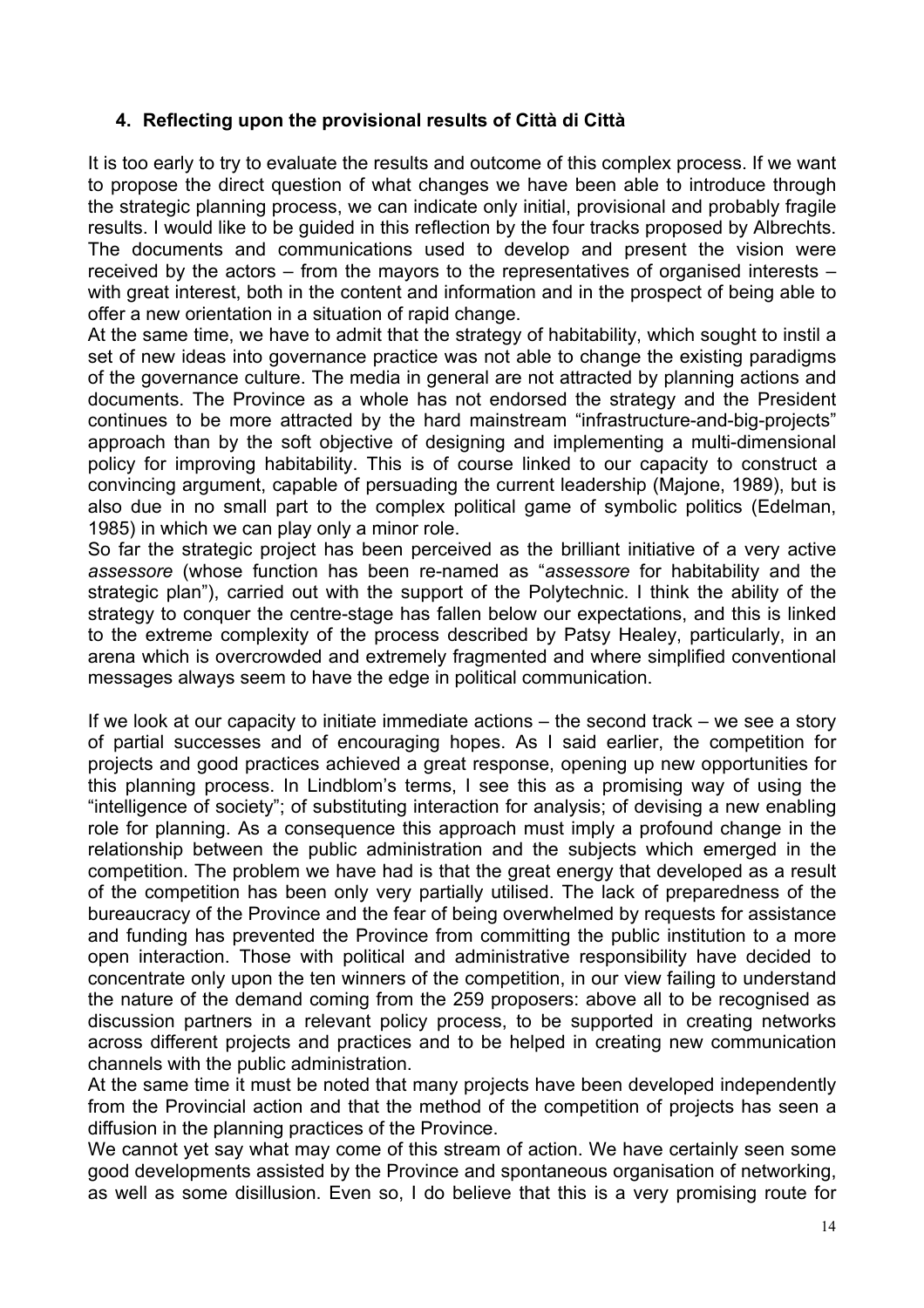planning in general. It is an opportunity to renew the field of participatory planning, engaging the community in a more proactive form of participation. This approach has conquered its legitimacy and in the last January the Assessore has launched a second competition of the Città di Città Project.

Other immediate actions are the six pilot projects proposed by the Province, which are being developed and where encouraging first steps are being taken in their implementation.

All this is also indirectly connected to the third track, that of stakeholder involvement. Throughout the process we have tried to establish a positive interaction with the various *assessori*, officers of different provincial sectors, representatives of interest groups, as well as other relevant actors. As stated above, some provisional results have been achieved: the cooperative effort for the preparation of the Atlas of the different sectoral policies, the collaboration in the development of the pilot projects, the partnership with the Municipality of Milan and with the Chamber of Commerce for the *Triennale* exhibition, the direct involvement of many stakeholders in the competition for projects and good practices. The problem again has been how to generate a sufficient level of commitment to produce some kind of intellectual and social capital in the process (Innes et al., 1994); capital that can allow the ideas to "travel" and to sediment into a new culture rather than being a succession of episodes, as Healey states. It is something which experts and planners can influence only to a limited extent and which depends on the general process of political communication, with a significant role for the media.

Finally we have tried to reach public opinion with information about change in the urban region, problems, opportunities and possible new perspectives. This is cited by Albrechts as a means of indirectly raising the attention of political actors for the project but also offers a way to root the ideas proposed by the strategic plan in the local community. We tried to do this mainly through the competition and through the *Triennale* event which, as stated, attracted quite a wide public considering that it was an exhibition about a planning topic. We have invested relevant resources in trying to make our messages as clear as possible. This need for communication which was able to reach the citizens of the urban region was also important for our actions because it pushed us to translate complex concepts into non-technical language, establishing a dialogue with experts in the field of communication with whom we have tried to achieve a good level of reciprocal understanding.

Looking back at this intense experience, therefore, we cannot arrive at simple conclusions. The process is ongoing; it has been experimental, full of hopes, difficulties, disillusion and enthusiasm. We are now in the middle of a new phase in which we are working upon the second competition for projects aimed at consolidating the results of the first phase, and we are bringing the *Triennale* exhibition into the territory of the Province in all the "Cities" of the City of Cities.

If we look back to this three years effort we have to underline that it has been and is a voyage of discovery in the field of uncertainties.

But the final question is: this contingent exploratory character of this experience, in the light of the literature we have been discussing, must be interpreted as a deviation from a mainstream conception of strategic planning due to the absence of a strong leadership and to the fragmentation of powers or could even be regarded as an appropriate approach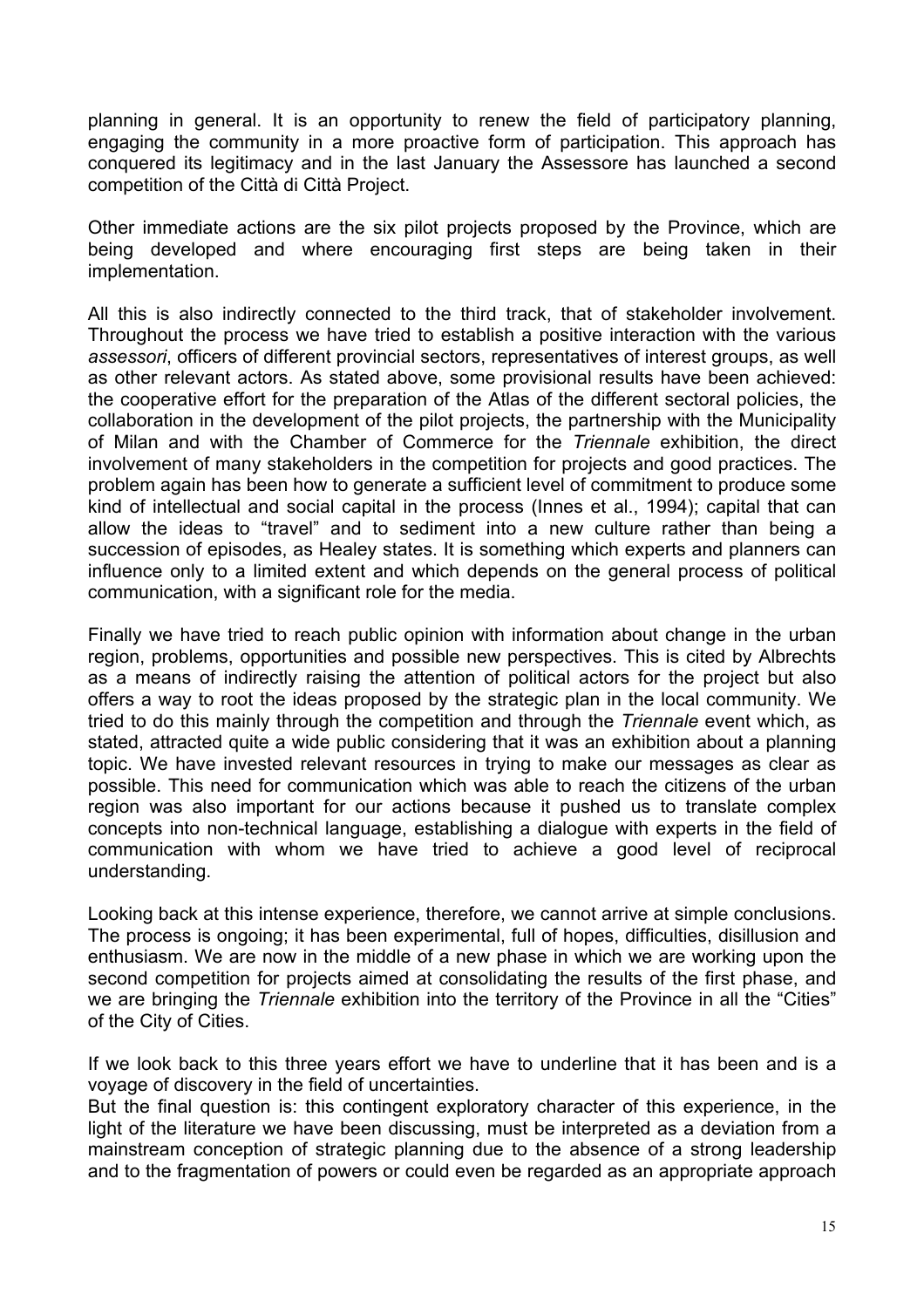to strategic planning in situations of growing complexity and rapid change of dynamic urban regions?

We are interested in discussing what are the implications for planning if we admit that the latter could be true.

#### **Note**

The project team : Alessandro Balducci, Matteo Bolocan Goldstein, Paolo Bozutto, Claudio Calvaresi, Ida Castelnuovo, Bruno Dente, Paolo Fareri, Valeria Fedeli, Daniella Gambino, Marianna Giraudi, Arturo Lanzani, Antonio Longo, Fabio Manfredini, Anna Moro, Carolina Pacchi, Gabriele Pasqui, Paolo Pileri, Poala Pucci

Many materials from the Strategic Project "City of Cities" are available on the website http://www.cittadicitta.it

#### **References**

Albrechts, L. (2004), Strategic (spatial) planning re-examined. *Environment and Planning B: Planning and Design* 31: 743-754.

Albrechts, L. (2001), From Traditional Land Use Planning to Strategic Spatial Planning: The Case of Flanders. In: Albrechts, L., Alden, J. and da Rosa Pires, A. (eds.), *The Changing Institutional Landscape of Planning*. Aldershot, Ashgate.

Albrechts, L., Healey, P. and Kunzmann, K. (2003), Strategic Spatial Planning and Regional Governance in Europe. *Journal of the American Planning Association* 69 (2).

Albrechts,L. and Van den Broeck,J. (2004), From discourses to acts: the case of the ROM-project in Ghent, Belgium. *Town Planning Review* 75 (2): 127-150.

Amin, A. and Thrift, N. (2001), *Cities. Reinventing the urban, Cambridge*. Polity Press, Urbana.

Ave,G. (2005) , Play it again Turin. Analisi del Piano strategico di Torino come strumento di pianificazione della rigenerazione urbana, in: Martinelli, F. (ed.), *La pianificazione strategica in Italia e in Europa. Metodologie ed esiti a confronto*. Angeli, Milano.

Bonomi, A. and Abruzzese, A. (eds) (2004), *La città infinita*. Bruno Mondadori, Milano.

Balducci, A. (2003), Policies, Plans and Projects. Governing the city-region of Milan. *DISP* 152: 59-70.

Balducci, A. (2004a), Comment 3. *Planning Theory and Practice* 5 (1).

Balducci, A.(2004b), Milano dopo la metropoli. Ipotesi per la costruzione di un'agenda pubblica. *Territorio*: 29-30: 9-16.

Balducci, A., (2005), Una visione per la Regione Urbana Milanese, in: Magatti, M. and altri Milano (eds.), *nodo della rete globale*. Milano, Bruno Mondadori.

Balducci, A. (2007), A view from Italy. *Planning Theory & Practice* 8 (4).

Balducci, A. and Bertolini, L. (2007), Reflecting on practice or reflecting with practice? *Planning Theory & Practice* 8 (4).

Bryson, J.M. (1988), *Strategic Planning for Public and Nonprofit Organisations*. Jossey Bass, San fransisco.

Bryson, J.M., Roering W.D. (1987), "Applying Private-Sector Strategic Planning in the Public Sector" in APA Journal, Vol. 53 n. 1 Winter

Dematteis, G. (2006), La città creativa: un sistema territoriale irragionevole, in: Amato, G., Varaldo G. and Lazzeroni, M. (eds.), *La città nell'era della conoscenza e dell'innovazione*. F. Angeli, Milano

Edelman, M. (1985), *The Symbolic Uses of Politics, Urbana and Chicago*. The University of Illinois Press, Urbana.

Fedeli, V. and Gastaldi F. (eds) (2004), *Pratiche strategiche di pianificazione: riflessioni a partire da nuovi spazi urbani in costruzione*. Franco Angeli, Milano.

Friedmann, J. (2004), Strategic spatial planning and the longer range. *Planning Theory and Paracice* 5 (1): 49-62.

Gualini, E. (2004), Planning research, in: Fubini, A. (ed.), *Improving Planning Education in Europe.* Angeli, Milan.

Healey, P., Khakee, A., Motte, A. and Needham, B. (1997) (Eds), *Making Strategic Spatial Plans. Innovationin Europe*. UCL Press, London.

Healey, P. (2004), Creativity and Urban Governance. *Policy Studies* 25 (2):087-102.

Healey, P. (2007), *Urban Complexity and Spatial Strategies*. Routledge, London and New York.